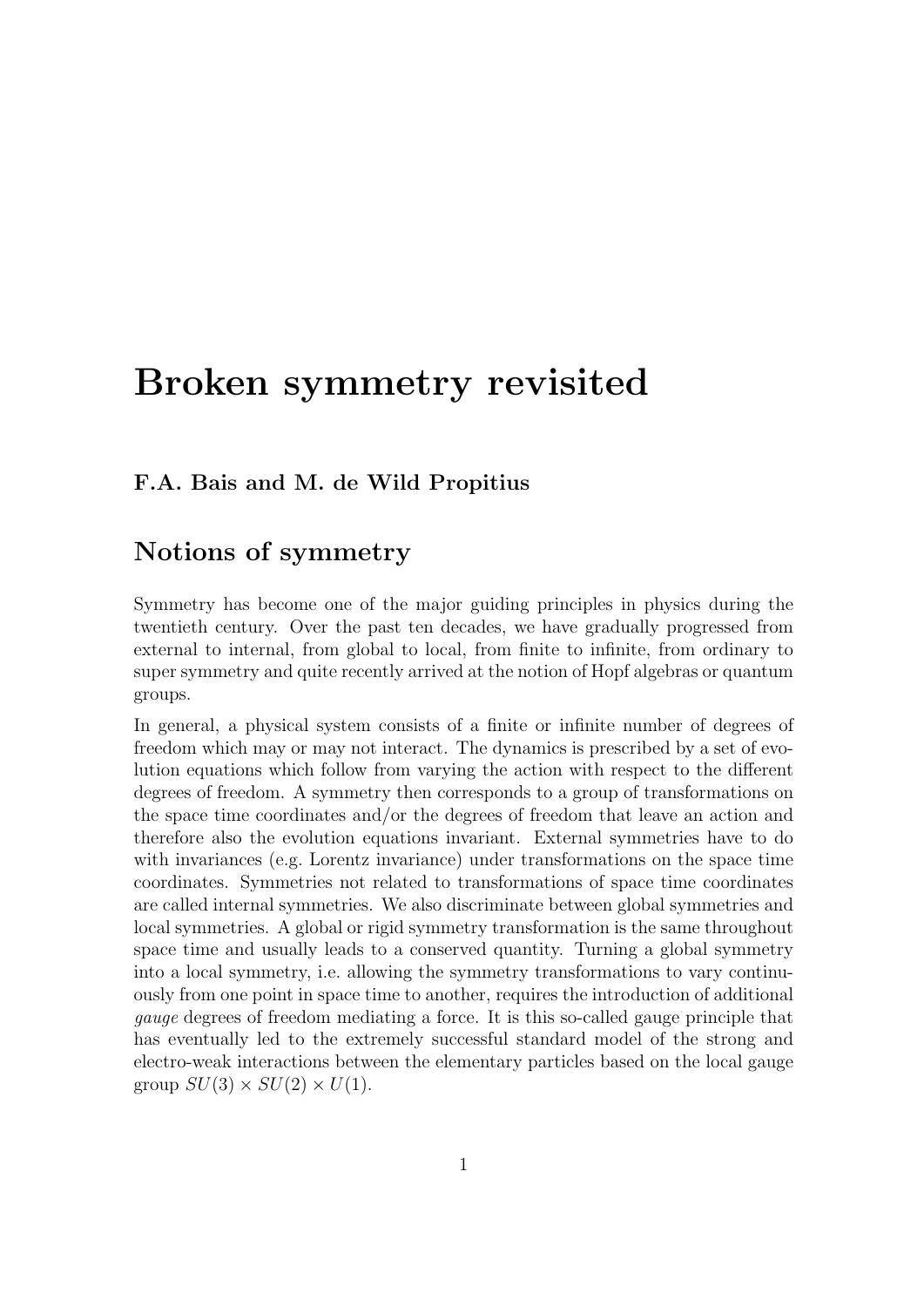#### Broken symmetry

The use of symmetry considerations has been extended significantly by the observation that a symmetry of the action is not automatically a symmetry of the groundstate of a physical system. If the action is invariant under some symmetry group G and the groundstate only under a subgroup  $H$  of  $G$ , the symmetry group G is said to be spontaneously broken down to  $H$ . The symmetry is not completely lost though, for the broken generators of G transform one groundstate into another.

The physics of a broken global symmetry is quite different from a broken local (gauge) symmetry. The signature of a broken continuous global symmetry group G in a physical system is the occurrence of massless scalar degrees of freedom, the so-called Goldstone bosons. Specifically, each broken generator of G gives rise to a massless Goldstone boson field. Well-known realizations of Goldstone bosons are the long range spin waves in a ferromagnet, in which the rotational symmetry is broken below the Curie temperature through the appearance of spontaneous magnetization. An application in particle physics is the low energy physics of the strong interactions, where the spontaneous breakdown of (approximate) chiral symmetry leads to (approximately) massless pseudoscalar particles such as the pions.

In the case of a broken local (gauge) symmetry, in contrast, the would be massless Goldstone bosons conspire with the massless gauge fields to form massive vector fields. This celebrated phenomenon is known as the Higgs mechanism. The canonical example in condensed matter physics is the ordinary superconductor. In the phase transition from the normal to the superconducting phase, the  $U(1)$  gauge symmetry is spontaneously broken to the finite cyclic group  $\mathbb{Z}_2$  by a condensate of Cooper pairs. This leads to a mass  $M_A$  for the photon field in the superconducting medium as witnessed by the Meissner effect: magnetic fields are expelled from a superconducting region and have a characteristic penetration depth which in proper units is just the inverse of the photon mass  $M_A$ . Moreover, the Coulomb interactions among external electric charges in a superconductor are of finite range  $\sim 1/M_A$ . The Higgs mechanism also plays a key role in the unified theory of weak and electromagnetic interactions, that is, the Glashow-Weinberg-Salam model where the product gauge group  $SU(2) \times U(1)$  is broken to the  $U(1)$  subgroup of electromagnetism. In this context, the massive vector particles correspond to the W and Z bosons mediating the short range weak interactions. More speculative applications of the Higgs mechanism are those where the standard model of the strong, weak and electromagnetic interactions is embedded in a grand unified model with a large simple gauge group. The most ambitious attempts invoke supersymmetry as well.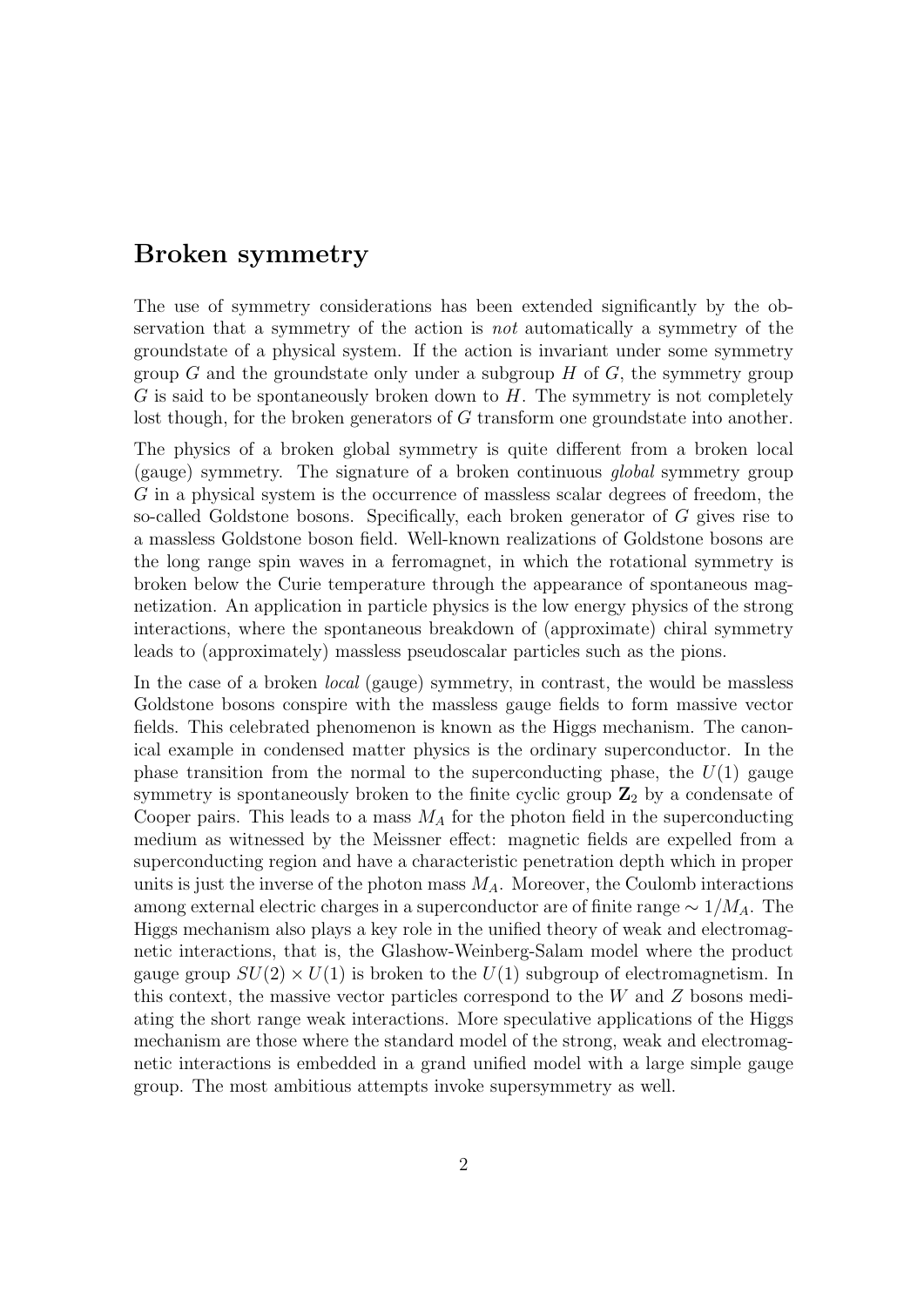#### Topological excitations or defects

In addition to the aforementioned characteristics in the spectrum of fundamental excitations, there are in general other fingerprints of a broken symmetry in a physical system. These are usually called *topological excitations* or just *defects* and correspond to collective degrees of freedom carrying 'charges' or quantum numbers which are conserved for topological reasons, not related to a manifest symmetry of the action. (See, for example, the references  $[1, 2, 3, 4]$  for reviews). It is exactly the appearance of these topological charges which renders the corresponding collective excitations stable. Topological excitations may manifest themselves as particle-like, string-like or planar-like objects (solitons), or have to be interpreted as quantum mechanical tunneling processes (instantons). Depending on the model in which they occur, these excitations carry evocative names like kinks, domain walls, vortices, cosmic strings, Alice strings, monopoles, skyrmions, texture, sphalerons and so on. Defects are crucial for a full understanding of the physics of systems with a broken symmetry and lead to a host of rather unexpected and exotic phenomena which are in general of a nonperturbative nature.

The prototypical example of a topological defect is the Abrikosov-Nielsen-Olesen flux tube in the type II superconductor with broken  $U(1)$  gauge symmetry [5, 6]. The topologically conserved quantum number characterizing these defects is the magnetic flux, which indeed can only take discrete values. A beautiful but unfortunately not yet observed example in particle physics is the 't Hooft-Polyakov monopole [7, 8] occurring in any grand unified model in which a simple gauge group  $G$  is broken to a subgroup H containing the electromagnetic  $U(1)$  factor. Here, it is the quantized magnetic charge carried by these monopoles that is conserved for topological reasons. In fact, the discovery that these models support magnetic monopoles reconciled the two well-known arguments for the quantization of electric charge, namely Dirac's argument based on the existence of a magnetic monopole [9] and the obvious fact that the  $U(1)$  generator should be compact as it belongs to a larger compact gauge group.

An example of a model with a broken global symmetry supporting topological excitations is the effective sigma model describing the low energy strong interactions for the mesons. That is, the phase with broken chiral symmetry mentioned before. One may add a topological term and a stabilizing term to the action and obtain a theory that features topological particle-like objects called skyrmions, which have exactly the properties of the baryons. See reference [10] and also [11, 12]. So, upon extending the effective model for the Goldstone bosons, we recover the complete spectrum of the underlying strong interaction model (quantum chromodynamics) and its low en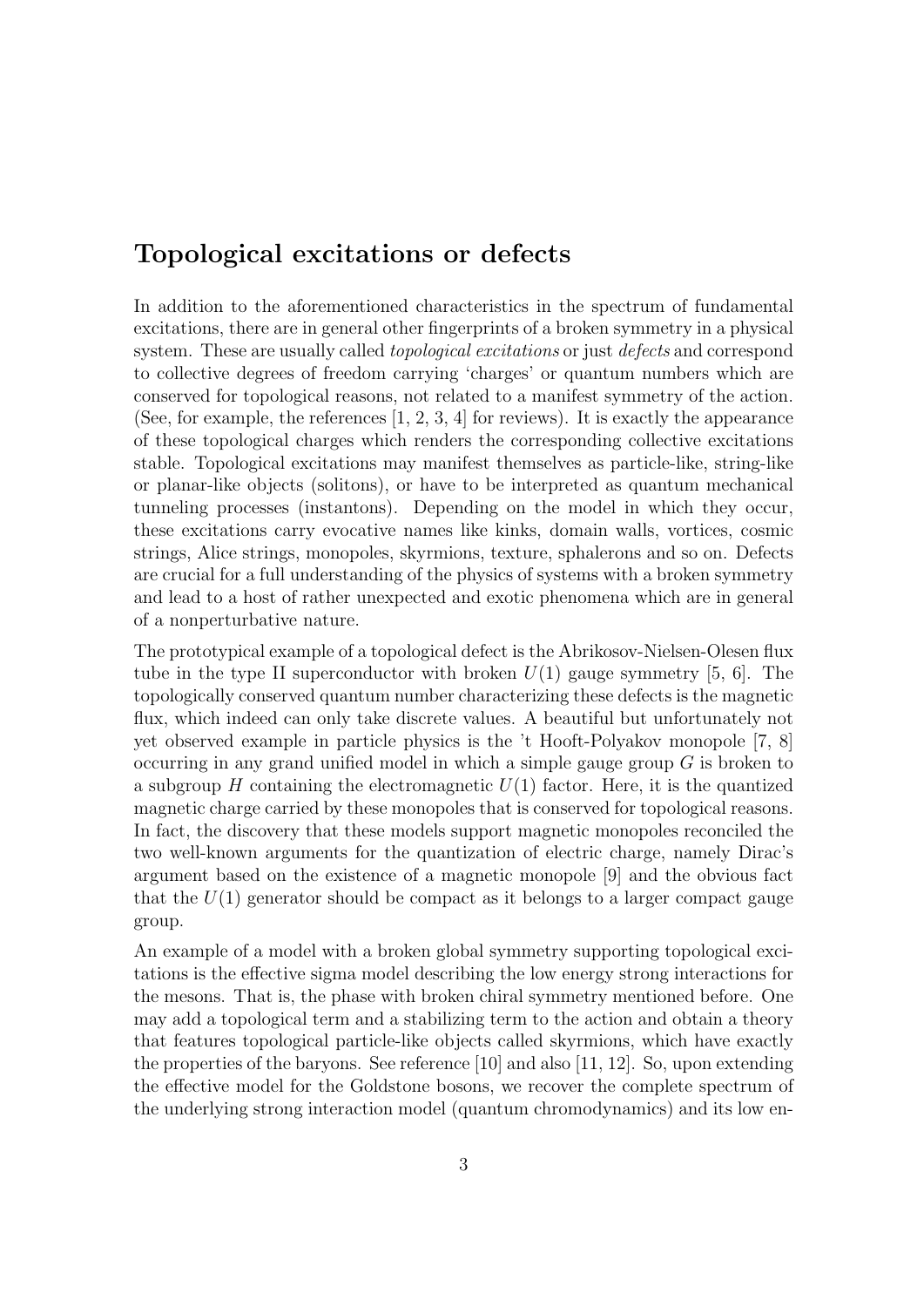ergy dynamics. Indeed, this picture leads to an attractive phenomenological model for baryons.

Another area of physics where defects may play a fundamental role is cosmology. See for instance reference [13] for a recent review. According to the standard cosmological hot big bang scenario, the universe cooled down through a sequence of local and/or global symmetry breaking phase transitions in a very early stage. The question of the actual formation of defects in these phase transitions is of prime importance. It has been argued, for instance, that magnetic monopoles might have been produced copiously. As they tend to dominate the mass in the universe, however, magnetic monopoles are notoriously hard to accommodate and if indeed formed, they have to be 'inflated away'. Phase transitions that see the production of (local or global) cosmic strings, on the other hand, are much more interesting. In contrast with magnetic monopoles, the presence of cosmic strings does not lead to cosmological disasters and according to an attractive but still speculative theory cosmic strings may even have acted as seeds for the formation of galaxies and other large scale structures in the present day universe.

Similar symmetry breaking phase transitions are extensively studied in condensed matter physics. We have already mentioned the transition from the normal to the superconducting phase in superconducting materials of type II, which may give rise to the formation of magnetic flux tubes. In the field of low temperature physics, there also exists a great body of both theoretical and experimental work on the transitions from the normal to the many superfluid phases of helium-3 in which line and point defects arise in a great variety, e.g. [14]. Furthermore, in uniaxial nematic liquid crystals, point defects, line defects and texture arise in the transition from the disordered to the ordered phase in which the rotational global symmetry group  $SO(3)$  is broken down to the semi-direct product group  $U(1) \times_{s.d.} \mathbb{Z}_2$ . Bi-axial nematic crystals, in turn, exhibit a phase transition in which the global rotational symmetry group is broken down to the product group  $\mathbb{Z}_2 \times \mathbb{Z}_2$  yielding line defects labeled by the elements of the (nonabelian) quaternion group  $\bar{D}_2$ , e.g. [2]. Nematic crystals are cheap materials and as compared to helium-3, for instance, relatively easy to work with in the laboratory. The symmetry breaking phase transitions typically appear at temperatures that can be reached by a standard kitchen oven, whereas the size of the occurring defects is such that these can be seen by means of a simple microscope. Hence, these materials form an easily accessible experimental playground for the investigation of defect producing phase transitions and as such may partly mimic the physics of the early universe in the laboratory. For some recent ingenious experimental studies on the formation and the dynamics of topological defects in nematic crystals making use of high speed film cameras, the interested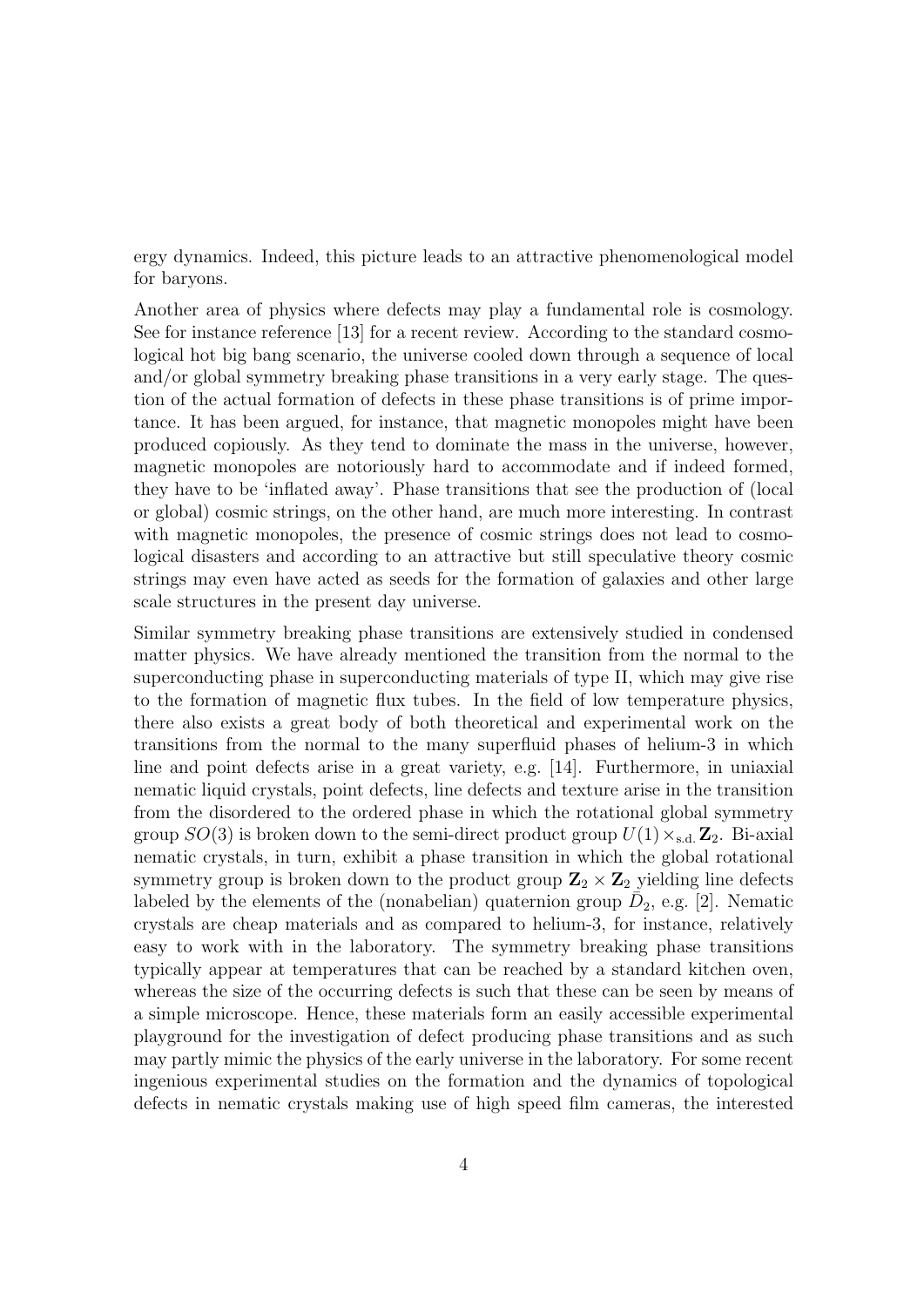reader is referred to [15, 16].

From a theoretical point of view, many aspects of topological defects have been studied and understood. At the classical level, one may roughly sketch the following programme. One first uses simple topological arguments, usually of the homotopy type, to see whether a given model does exhibit topological charges. Subsequently, one may try to prove the existence of the corresponding classical solutions by functional analytic methods or just by explicit construction of particular solutions. On the other hand, one may in many cases determine the dimension of the solution or moduli space and its dependence on the topological charge using index theory. Finally, one may attempt to determine the general solution space more or less explicitly. In this respect, one has been successful in varying degree. For example, the self-dual instanton solutions of Yang-Mills theory on  $S<sup>4</sup>$  have been obtained completely.

#### Properties of a single defect

The physical properties of topological defects can be probed by their interactions with the ordinary particles or excitations in the model. This amounts to investigating (quantum) processes in the background of the defect. In particular, one may calculate the one-loop corrections to the various quantities characterizing the defect, which involves studying the fluctuation operator. Here, one naturally has to distinguish the modes with zero eigenvalue from those with nonzero eigenvalues. The nonzero modes generically give rise to the usual renormalization effects, such as mass and coupling constant renormalization. The zero modes, which often arise as a consequence of the global symmetries in the theory, lead to collective coordinates. Their quantization yields a semiclassical description of the spectrum of the theory in a given topological sector, including the external quantum numbers of the soliton such as its energy and momentum and its internal quantum numbers such as its electric charge, e.g. [1, 3].

In situations where the residual gauge group  $H$  is nonabelian, the analysis outlined in the previous paragraph is rather subtle. For instance, the naive expectation that a soliton can carry internal electric charges which form representations of the complete unbroken group  $H$  is wrong. As only the subgroup of  $H$  which commutes with the topological charge can be globally implemented, these internal charges form representations of this so-called centralizer subgroup. (See [?, 19, 18] for the case of magnetic monopoles and [20, 21] for the case of magnetic vortices). This makes the full spectrum of topological and ordinary quantum numbers in such a broken phase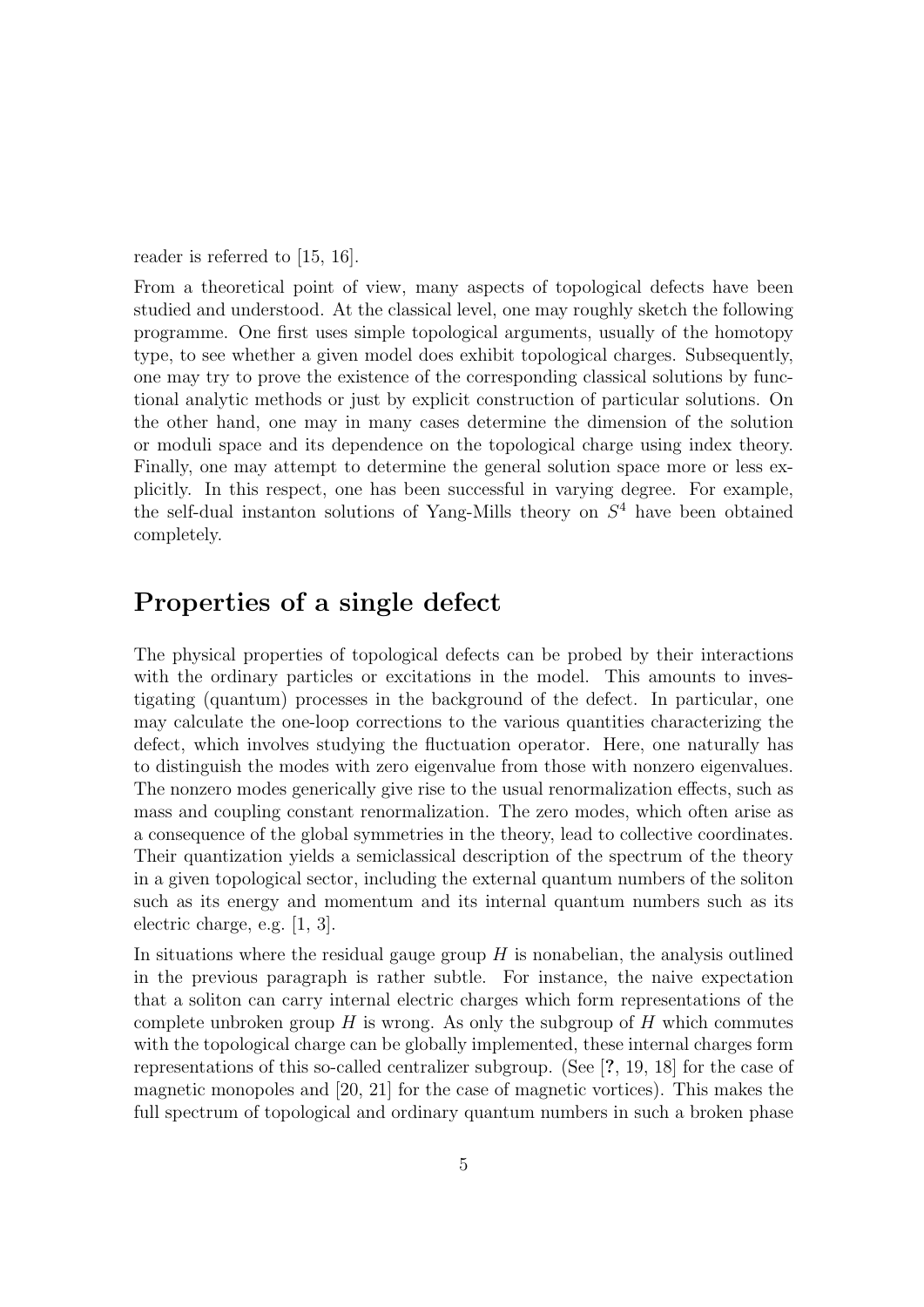rather intricate.

Also, an important effect on the spectrum and the interactions of a theory with a broken gauge group is caused by the introduction of additional topological terms in the action, such as a nonvanishing  $\theta$  angle in 3+1 dimensional space time and the Chern-Simons term in 2+1 dimensions. It has been shown by Witten that in case of a nonvanishing  $\theta$  angle, for example, magnetic monopoles carry electric charges which are shifted by an amount proportional to  $\theta/2\pi$  and their magnetic charge [22].

Other results are even more surprising. A broken gauge theory only containing bosonic fields may support topological excitations (dyons), which on the quantum level carry half-integral spin and are fermions, thereby realizing the counterintuitive possibility to make fermions out of bosons [23, 24]. It has subsequently been argued by Wilczek [25] that in 2+1 dimensional space time one can even have topological excitations, namely flux/charge composites, which behave as anyons [26], i.e. particles with fractional spin and quantum statistics interpolating between bosons and fermions. The possibility of anyons in two spatial dimensions is not merely of academic interest, as many systems in condensed matter physics, for example, are effectively described by 2+1 dimensional models. Indeed, anyons are known to be realized as quasiparticles in fractional quantum Hall systems [27, 28]. Further, it has been been shown that an ideal gas of electrically charged anyons is superconducting [29, 30, 31, 32]. At present it is unclear whether this new and rather exotic type of superconductivity is actually realized in nature.

Furthermore, remarkable calculations by 't Hooft revealed a nonperturbative mechanism for baryon decay in the standard model through instantons and sphalerons [33]. Afterwards, Rubakov and Callan discovered the phenomenon of baryon decay catalysis induced by grand unified monopoles [34, 35]. Baryon number violating processes also occur in the vicinity of grand unified cosmic strings as has been established by Alford, March-Russell and Wilczek [36].

### Topological interactions between defects

So far, we have given a (rather incomplete) enumeration of properties and processes that involve the interactions between topological and ordinary excitations. However, the interactions between defects themselves can also be highly nontrivial. Here, one should not only think of ordinary interactions corresponding to the exchange of field quanta. Consider, for instance, the case of Alice electrodynamics which occurs if some nonabelian gauge group (e.g.  $SO(3)$ ) is broken to the nonabelian subgroup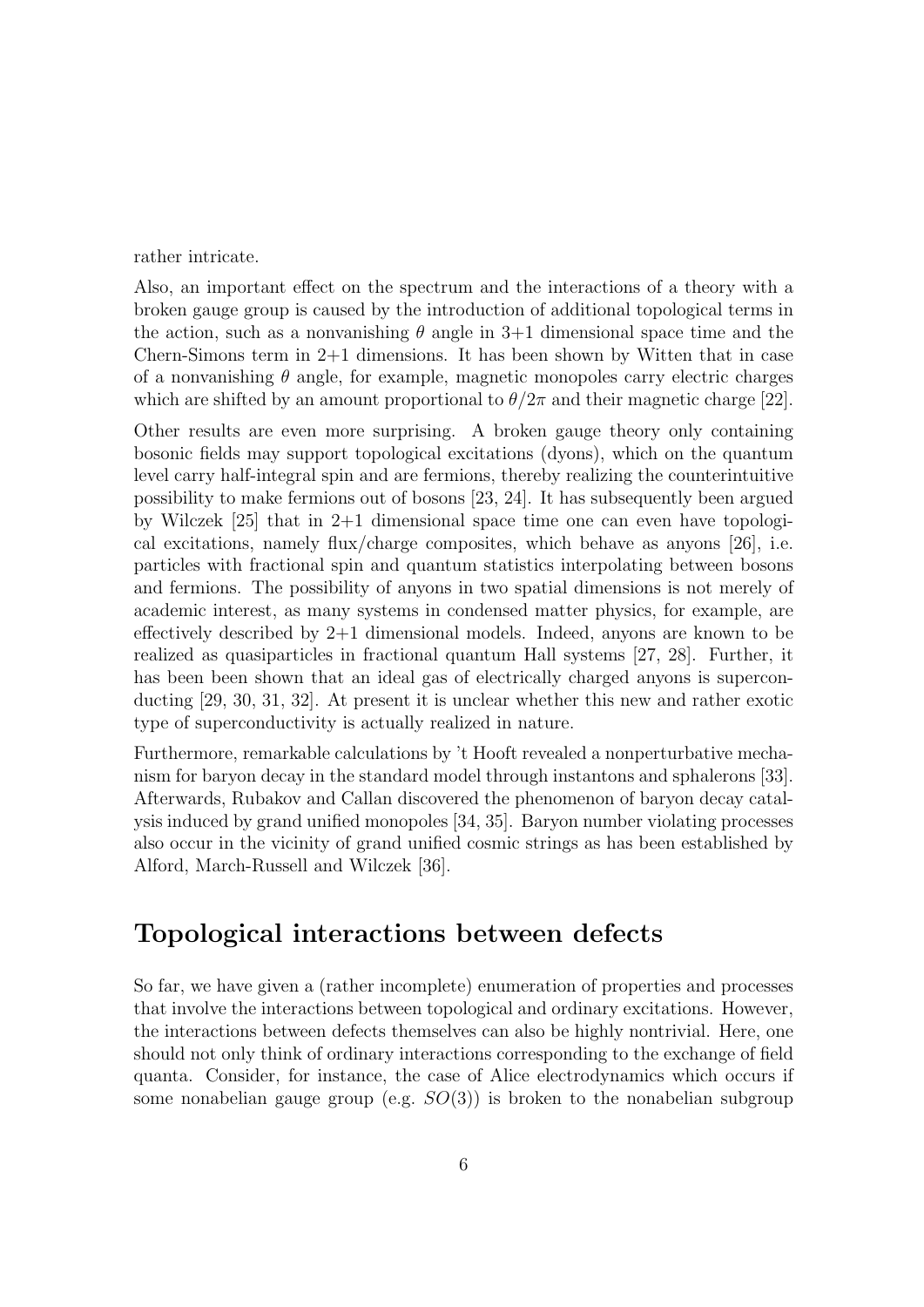$U(1) \times_{\text{sd}} \mathbb{Z}_2$ , that is, the semi-direct product of the electromagnetic group  $U(1)$ and the additional cyclic group  $\mathbb{Z}_2$  whose nontrivial element reverses the sign of the electromagnetic fields [37]. This model features magnetic monopoles and in addition a magnetic  $\mathbb{Z}_2$  string (the so-called Alice string) with the miraculous property that if a monopole (or an electric charge for that matter) is transported around the string, its charge will change sign. In other words, a particle is converted into its own antiparticle. This nonabelian analogue of the celebrated Aharonov-Bohm effect [39] is of a topological nature. That is, it only depends on the number of times the particle winds around the string and is independent of the distance between the particle and the string.

Similar phenomena occur in models in which a continuous gauge group is spontaneously broken down to some finite subgroup H. The topological defects supported by such a model are string-like in three spatial dimensions and carry a magnetic flux corresponding to an element h of the residual gauge group  $H$ . As these string-like objects trivialize one spatial dimension, we may just as well descend to the plane, for convenience. In this arena, these defects become magnetic vortices, i.e. particle-like objects of characteristic size  $1/M_H$  with  $M_H$  the symmetry breaking scale. Besides these topological particles, the broken phase features matter charges labeled by the unitary irreducible representations  $\Gamma$  of the residual gauge group H. Since all gauge fields are massive, there are no ordinary long range interactions among these particles. The remaining long range interactions are topological Aharonov-Bohm interactions. If the residual gauge group  $H$  is nonabelian, for instance, the nonabelian fluxes  $h \in H$  carried by the vortices exhibit flux metamorphosis [40]. In the process of circumnavigating one vortex with another vortex their fluxes may change. Moreover, if a charge corresponding to some representation  $\Gamma$  of H is transported around a vortex carrying the magnetic flux  $h \in H$ , it returns transformed by the matrix  $\Gamma(h)$  assigned to the element h in the representation  $\Gamma$  of H.

The spontaneously broken 2+1 dimensional models just mentioned will be the subject of these lecture notes. One of our aims is to show that the long distance physics of such a model is, in fact, governed by a Hopf algebra or quantum group based on the residual finite gauge group  $H$  [20, 41, 42, 43]. This algebraic framework manifestly unifies the topological and nontopological quantum numbers as dual aspects of a single symmetry concept. The results obtained are quirte general and strongly suggest that revisiting the symmetry breaking concept in general will reveal similar underlying algebraic structures.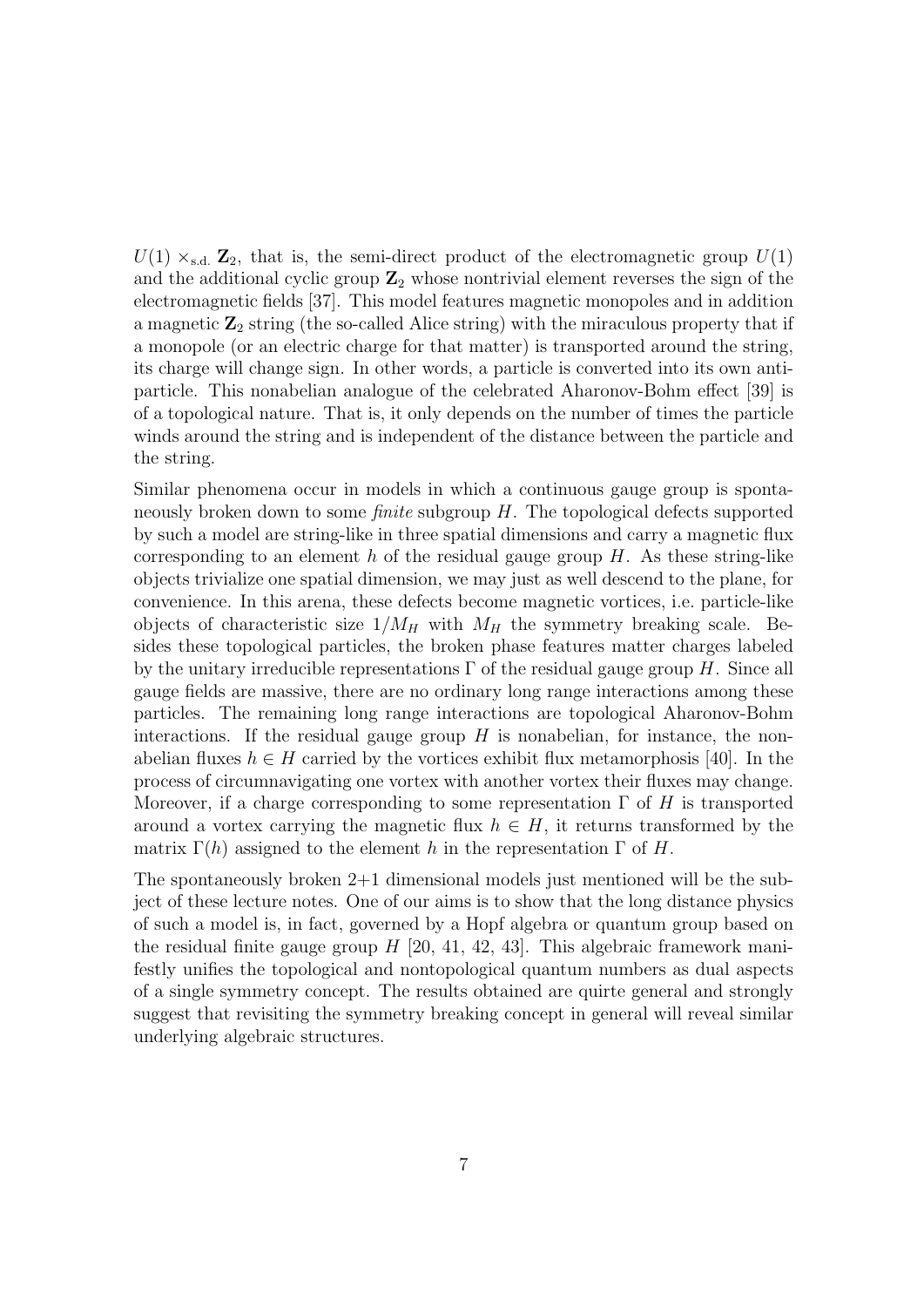# Bibliography

- [1] S. Coleman, Classical lumps and their quantum descendents, in Aspects of symmetry, (Cambridge University Press, Cambridge, 1985).
- [2] N.D. Mermin, Rev. Mod. Phys. 51 (1979) 591.
- [3] J. Preskill, in Architecture of the fundamental interactions at short distances, edited by P. Ramond and R. Stora, (North-Holland, Amsterdam, 1987).
- [4] R. Rajaraman, Solitons and Instantons, (North-Holland, Amsterdam, 1982)
- [5] A. Abrikosov, JETP 5 (1959) 1174.
- [6] H.B. Nielsen and P. Olesen, Nucl. Phys. B61 (1973) 45.
- [7] G. 't Hooft, Nucl. Phys. B79 (1974) 276.
- [8] A.M. Polyakov, JETP Letters 20 (1974) 194.
- [9] P.A.M. Dirac, Proc. R. Soc. London A133 (1931) 60.
- [10] T.H.R. Skyrme, Proc. Roy. Soc. A260 (1962) 127.
- [11] D. Finkelstein and J. Rubinstein, J. Math. Phys. 9 (1968) 1762, reprinted in reference [32].
- [12] E. Witten, Nucl. Phys. B223 (1983) 433.
- [13] R.H. Brandenberger, Int. J. Mod. Phys. 9 (1994) 2117.
- [14] G.E. Volovik, Exotic Properties of Superfluid <sup>3</sup>He, Series in Modern Condensed Matter Physics Volume 1, (World Scientific, Singapore, 1992)
- [15] M. Bowick, L. Chandar, E. Schiff and A. Srivastava, Science 263 (1994) 943.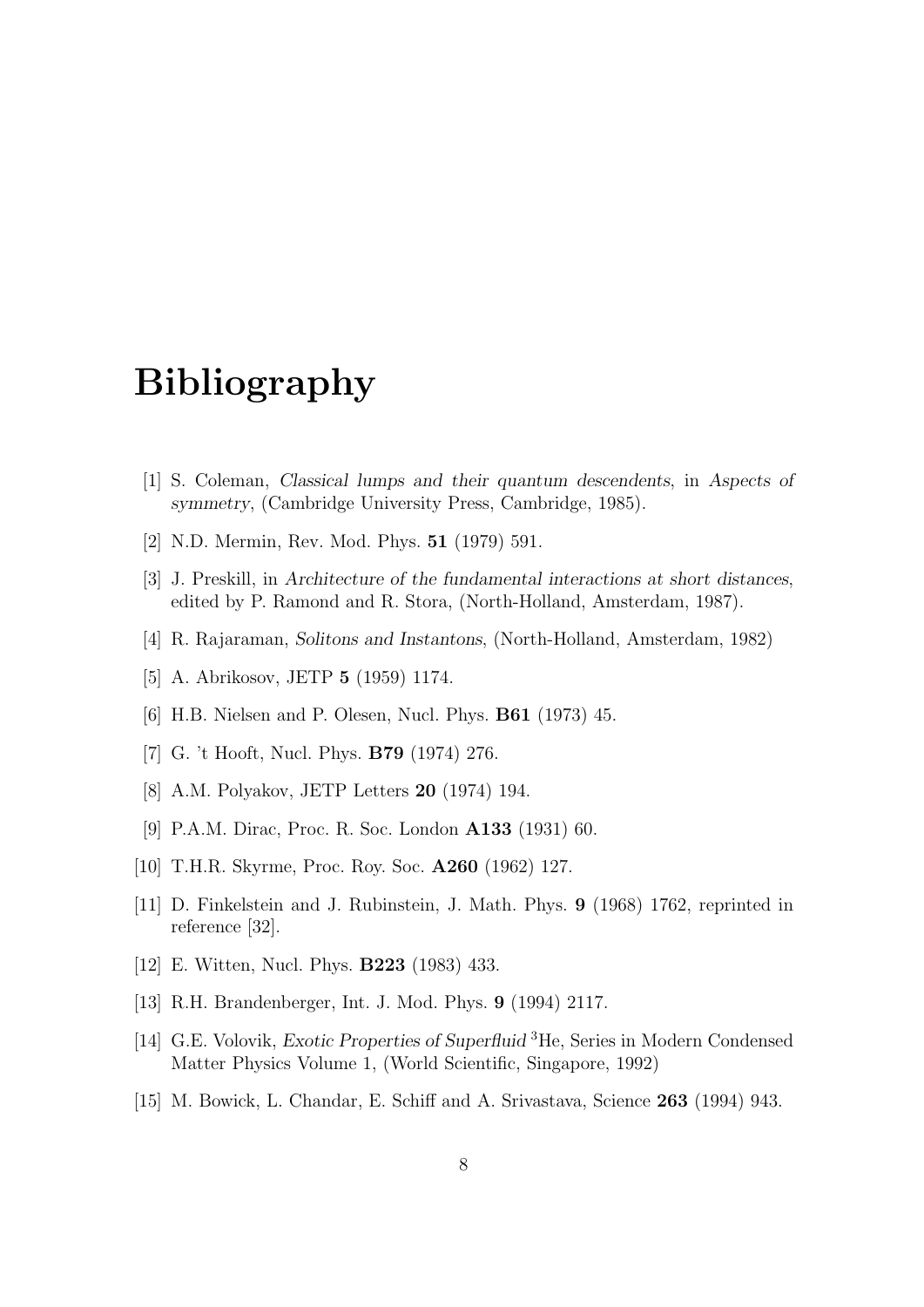- [16] I. Chuang, R. Durrer, N. Turok and B. Yurke, Science 251 (1991) 1336.
- [17] A.P. Balachandran, F. Lizzi and V.G. Rodgers, Phys. Rev. Lett. 52 (1984) 1818.
- [18]
- [19] P. Nelson and A. Manohar, Phys. Rev. Lett. 50 (1983) 943. P. Nelson and S. Coleman, Nucl. Phys. B237 (1984) 1.
- [20] F.A. Bais, P. van Driel and M. de Wild Propitius, Phys. Lett. B280 (1992) 63.
- [21] A.P. Balachandran, F. Lizzi and V.G. Rodgers, Phys. Rev. Lett. 52 (1984) 1818.
- [22] E. Witten, Phys. Lett. B86 (1979) 293.
- [23] G. 't Hooft and P. Hasenfratz, Phys. Rev. Lett. 36 (1976) 1116.
- [24] R. Jackiw and C. Rebbi, Phys. Rev. Lett. 36 (1976) 1116.
- [25] F. Wilczek, Phys. Rev. Lett. 48 (1982) 1144.
- [26] J.M. Leinaas and J. Myrheim, Nuovo Cimento 37B (1977) 1.
- [27] B.I. Halperin, Phys. Rev. Lett. **52** (1984) 1583.
- [28] R.B. Laughlin, Phys. Rev. Lett. 50 (1983) 1395.
- [29] Y.-H. Chen, F. Wilczek, E. Witten and B.I. Halperin, Int. J. Mod. Phys. B3 (1989) 1001.
- [30] A. Fetter, C. Hanna and R.B. Laughlin, Phys. Rev. B39 (1989) 9679.
- [31] R.B. Laughlin, Phys. Rev. Lett. 60 (1988) 2677.
- [32] F. Wilczek editor, Fractional statistics and anyon superconductivity, (World Scientific, Singapore, 1990).
- [33] G. 't Hooft, Phys. Rev. Lett. **37** (1976) 8; Phys. Rev. **D14** (1976) 3432.
- [34] C. Callan, Phys. Rev. D26 (1982) 2058; Nucl. Phys. B212 (1983) 391.
- [35] V. Rubakov, Pis'ma Zh. Eksp. Teor. Fiz. 33 (1981) 658; JETP Lett. 33 (1981) 644; Nucl. Phys. B203 (1982) 311.